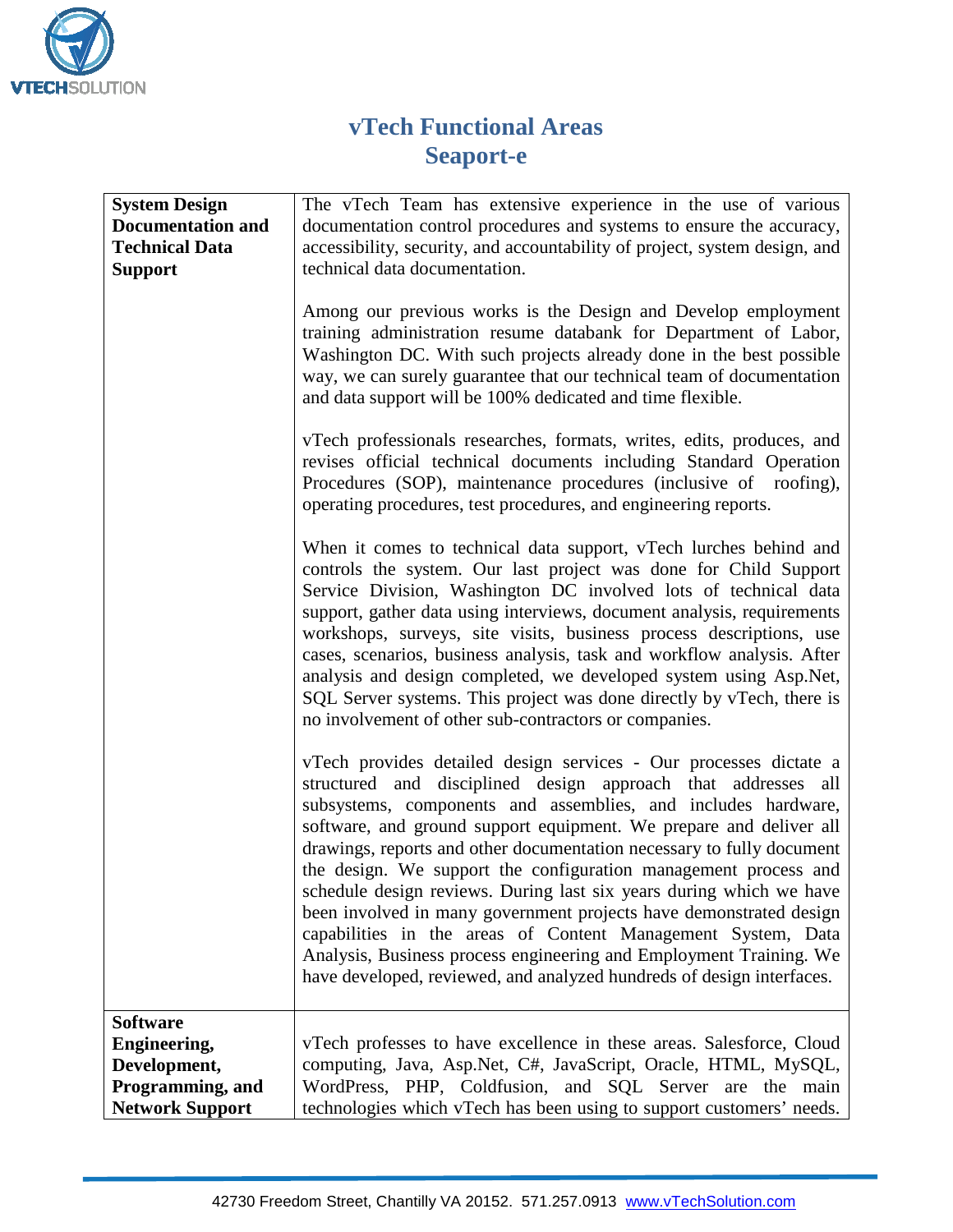

|                                                           | vTech has designed and developed many new systems for Council of<br>District of Columbia, Washington DC. While working on these<br>projects, vTech analyzed the existing DC council internal content<br>management system and enhance existing system by developing new<br>features.                                                                                                                                                                                                                    |
|-----------------------------------------------------------|---------------------------------------------------------------------------------------------------------------------------------------------------------------------------------------------------------------------------------------------------------------------------------------------------------------------------------------------------------------------------------------------------------------------------------------------------------------------------------------------------------|
|                                                           | vTech's list of software engineering, developing, programming and<br>networking includes Custom Software Maintenance, Database<br>Maintenance, Software Integration, Business Application Software<br>Maintenance and Website Maintenance.                                                                                                                                                                                                                                                              |
|                                                           | Responsibilities include the overall direction associated with work-off,<br>delivery, schedule, customer interface, as well as technical support to<br>the Customer Support Organization to resolve critical production<br>problems as necessary.                                                                                                                                                                                                                                                       |
| Configuration<br><b>Management (CM)</b><br><b>Support</b> | vTech provides configuration management support that can trace<br>changes, and has the ability to verify that the final delivered software<br>has all of the planned enhancements that are supposed to be included in<br>the release. Our software systems fit to scan and support all the four<br>procedures that must be defined for each software project to ensure that<br>a proper Software Configuration Management (SCM) process is<br>implemented. They are:<br>1. Configuration identification |
|                                                           | 2. Configuration control                                                                                                                                                                                                                                                                                                                                                                                                                                                                                |
|                                                           | 3. Configuration status accounting                                                                                                                                                                                                                                                                                                                                                                                                                                                                      |
|                                                           | 4. Configuration audits                                                                                                                                                                                                                                                                                                                                                                                                                                                                                 |
|                                                           | 5. Change control management                                                                                                                                                                                                                                                                                                                                                                                                                                                                            |
|                                                           | vTech's Configuration Management support is applied to software<br>development processes, software version tracking,. Work scheduled to<br>be accomplished through systems engineering and interaction is<br>evaluated prior to installation to determine impact to established<br>configuration baselines.                                                                                                                                                                                             |
|                                                           | Our configuration management includes contract purchasing change<br>control and subcontract change control monitoring. We maintain a<br>documentation library that contains all configuration-managed<br>documentation from reliable sources and researches conducted by our<br>team of professionals.                                                                                                                                                                                                  |
| <b>Quality Assurance</b>                                  |                                                                                                                                                                                                                                                                                                                                                                                                                                                                                                         |
| (QA) Support                                              | Quality Assurance (QA) is integral part of all our operations.                                                                                                                                                                                                                                                                                                                                                                                                                                          |